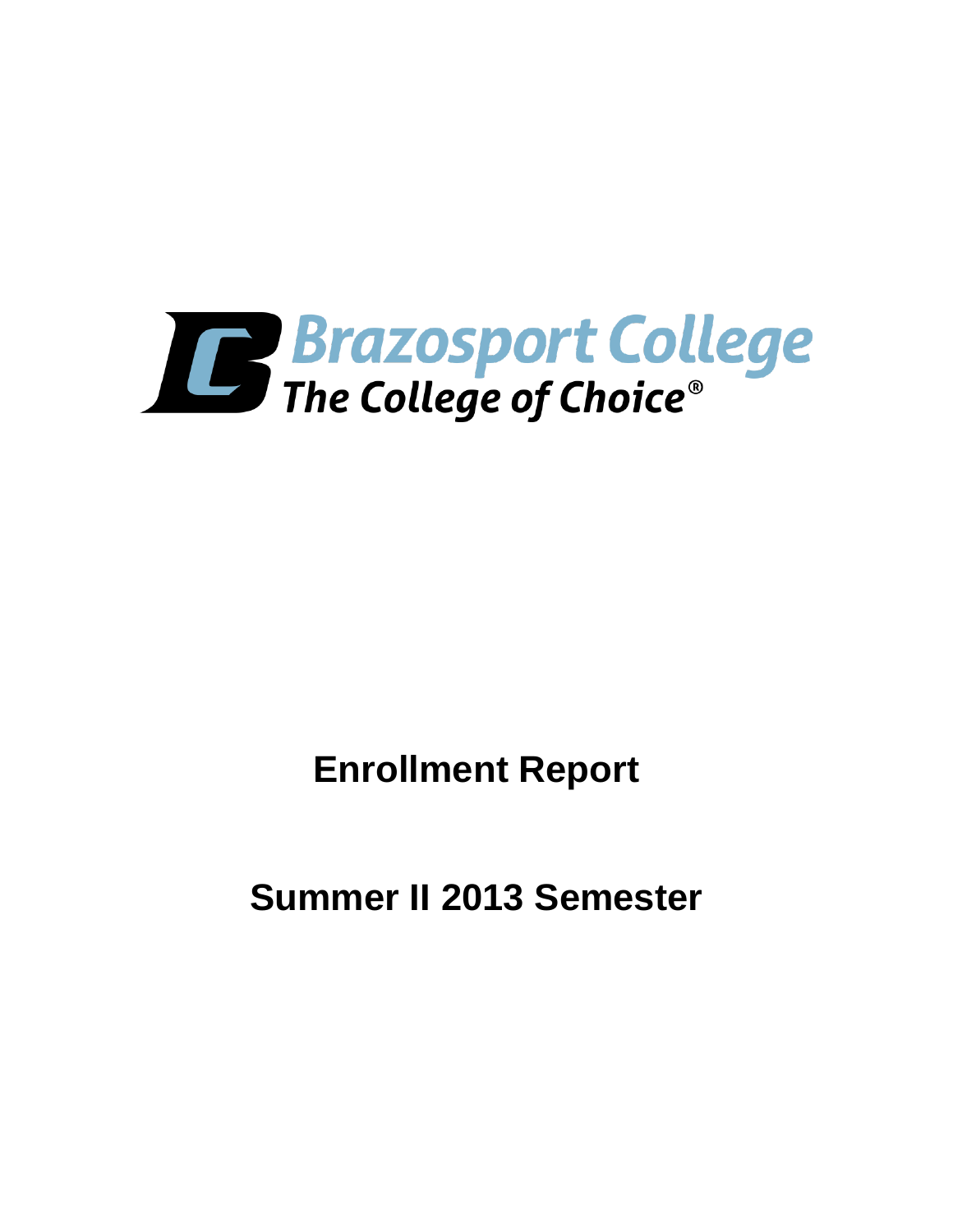# **Enrollment Report – Summer II 2013 Table of Contents**

| Table 15A & 15B Enrollment by Department/Technical & Academic ProgramPage 7 |  |
|-----------------------------------------------------------------------------|--|
|                                                                             |  |
|                                                                             |  |
|                                                                             |  |
|                                                                             |  |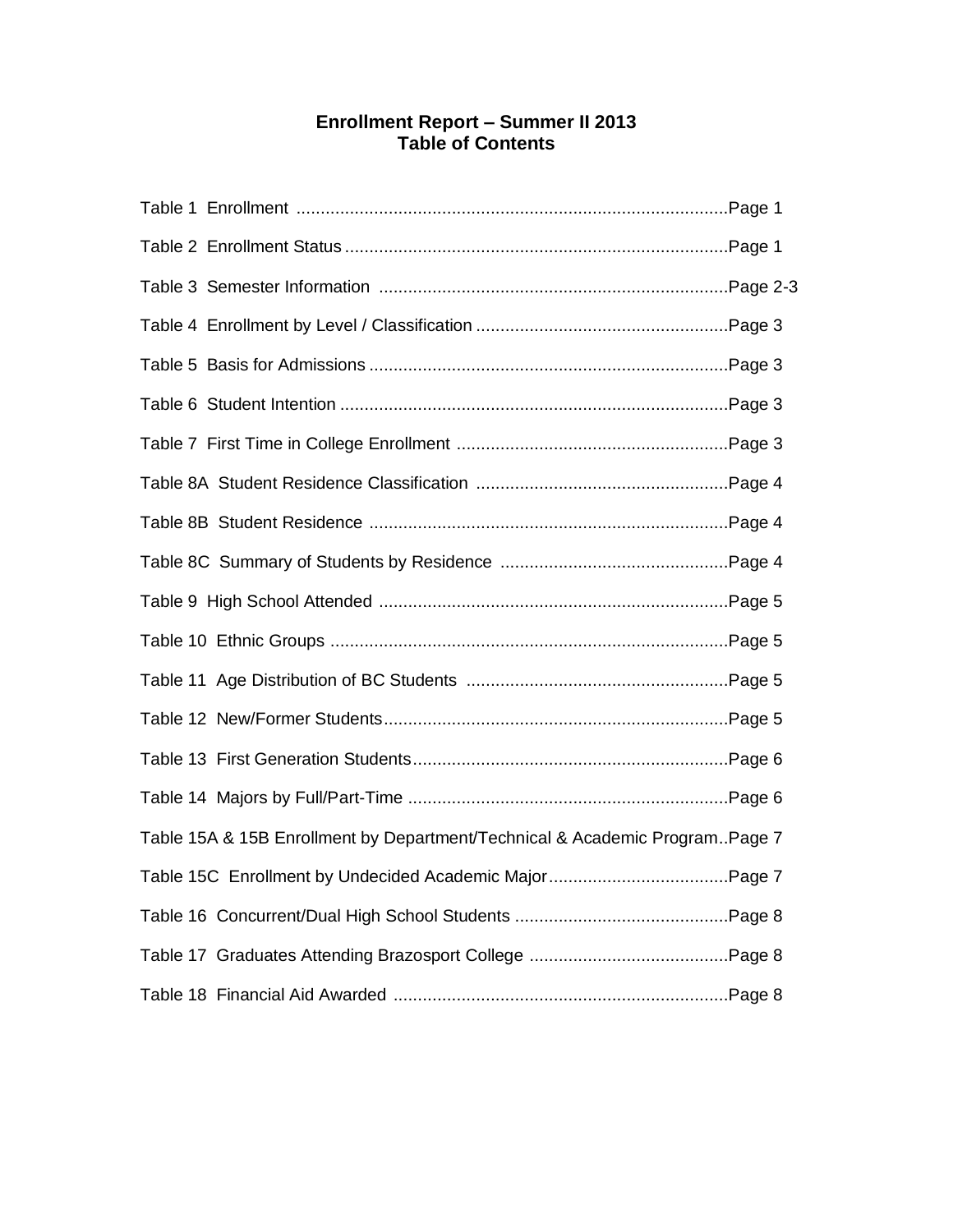# **Enrollment Report Summer II 2013**

#### **Table 1 Enrollment**

#### **Credit Program**

| Campus - Regular Students      | 844 |
|--------------------------------|-----|
| Flexible Entry (16 Duplicated) | 40  |
| Total Enrolled (Unduplicated)  | 868 |

### **Non-Credit Program**

# **Total Headcount**

| Credit Program     | 844   |
|--------------------|-------|
| Non-credit Program | 435   |
| <b>Grand Total</b> | $-LI$ |

### **Full-time Student Equivalent**

| Full-time student equivalent (FTSE)               | 640.4 |
|---------------------------------------------------|-------|
| Found by dividing total credit hours (3,202) by 5 |       |

**Table 2**

#### **Enrollment Status Part-Time / Full-Time**

|        | <b>Full-Time</b> | Part-Time* | Total | %     |
|--------|------------------|------------|-------|-------|
| Male   | 53               | 277        | 330   | 39.   |
| Female | 107              | 407        | 514   | 60.9  |
| Total  | 160              | 684        | 844   | 100.C |
| %      | 19.0             | 81.0       | 100.0 | 100.C |

\*Part-Time – Less than 5 semester hours in summer semester.

# **Enrollment Status Day Student / Night Student**

|                          | No. | %    |
|--------------------------|-----|------|
| Day                      | 495 | 58.6 |
| Night                    | 191 | 22.6 |
| Both Day / Night         | 35  | 4.   |
| <b>Distance Learning</b> | 123 | 14.6 |
| Total                    | 844 | 100  |

Note: Since distance learning classes are not classified as "Day" or "Night" classes, students enrolled in distance learning classes as well as traditional "day" or "night" classes are classified as day, night or both day/night students by their "majority" enrollment in these classes. Therefore, it is possible that distance learning students are included in the Day, Night and Both Day/Night totals if they are taking these traditional classes along with a distance learning class. However, students taking only distance learning classes will be classified as only distance learning students.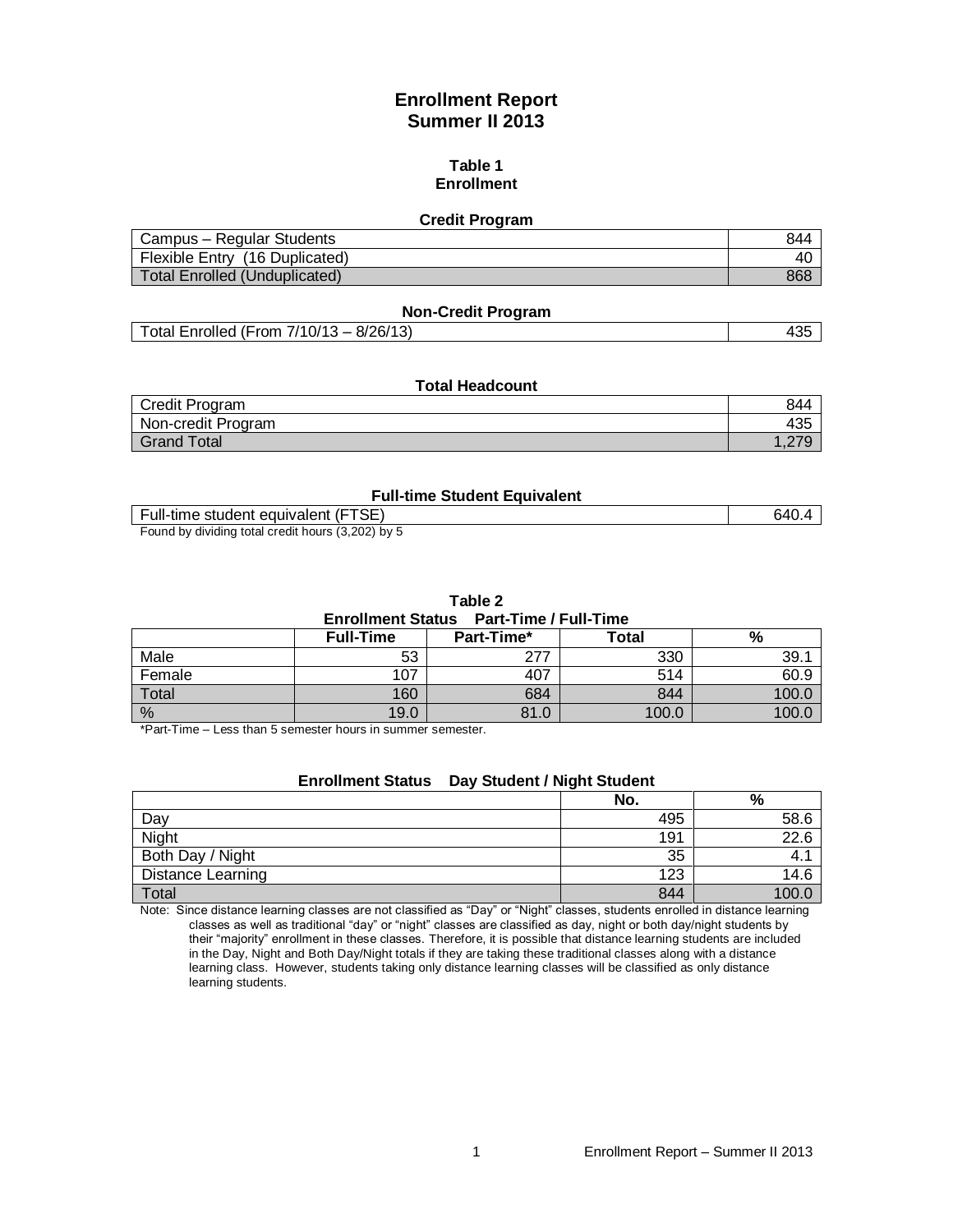# **Table 3 Semester Information**

| <b>Headcount</b>                                                                      |    |     |     |  |  |
|---------------------------------------------------------------------------------------|----|-----|-----|--|--|
| <b>Flexible Entry</b><br>$\mathop{\mathsf{Total}}$<br><b>State Reports</b><br>Regular |    |     |     |  |  |
| -844                                                                                  | 40 | 884 | 884 |  |  |

| <b>Semester Credit Hours</b>                                                      |     |       |   |       |  |  |
|-----------------------------------------------------------------------------------|-----|-------|---|-------|--|--|
| <b>Vocational-</b><br><b>BAT</b><br><b>Totals</b><br>Academic<br><b>Technical</b> |     |       |   |       |  |  |
| Regular                                                                           | 170 | 2,927 |   | 3,097 |  |  |
| <b>Flexible Entry</b>                                                             | 30  | 75    |   | 105   |  |  |
| Total                                                                             | 200 | 3,002 | 0 | 3,202 |  |  |
|                                                                                   |     |       |   |       |  |  |
| In-District                                                                       | 200 | 2,471 |   | 2.671 |  |  |

| $M_{\rm{max}}$ and $\Delta t$ $\Delta t$ $\Delta t$ $\Delta t$ $\Delta t$ $\Delta t$ $\Delta t$ $\Delta t$ $\Delta t$ $\Delta t$ $\Delta t$ $\Delta t$ $\Delta t$ $\Delta t$ $\Delta t$ $\Delta t$ $\Delta t$ $\Delta t$ $\Delta t$ $\Delta t$ $\Delta t$ $\Delta t$ $\Delta t$ $\Delta t$ $\Delta t$ $\Delta t$ $\Delta t$ $\Delta t$ $\Delta t$ $\Delta t$ $\Delta t$ $\Delta t$ $\Delta t$ $\Delta t$ $\Delta$ |     |                    |  |           |
|-------------------------------------------------------------------------------------------------------------------------------------------------------------------------------------------------------------------------------------------------------------------------------------------------------------------------------------------------------------------------------------------------------------------|-----|--------------------|--|-----------|
| <b>Totals</b>                                                                                                                                                                                                                                                                                                                                                                                                     | 200 | 3,002              |  | מחה כ     |
| Out-of-District                                                                                                                                                                                                                                                                                                                                                                                                   |     | <b>EO4</b><br>∪∪ ו |  | rn.<br>ეკ |
| TH-DISHIGL                                                                                                                                                                                                                                                                                                                                                                                                        | ∠∪∪ | ∸                  |  | <u></u>   |

Note: In / Out-of-District status is determined by where a course is taught.

### **Semester Contact Hours**

|                | <b>Vocational-</b><br><b>Technical</b> | Academic | <b>BAT</b> | <b>Totals</b> |
|----------------|----------------------------------------|----------|------------|---------------|
| Regular        | 3.120                                  | 50.176   |            | 53,296        |
| Flexible Entry | 480                                    | 1,200    |            | 1,680         |
| Total          | 3,600                                  | 51,376   |            | 54,976        |

| In-District     | 3,600 | 42,880 | 46,480 |
|-----------------|-------|--------|--------|
| Out-of-District |       | 8,496  | 8,496  |
| <b>Totals</b>   | 3,600 | 51,376 | 54,976 |

Note: In / Out-of-District status is determined by where a course is taught.

#### **Semester Credit Hours By Student Tuition Residency Code**

|                 | <b>Vocational-</b><br><b>Technical</b> | Academic -<br><b>BAT</b> | <b>Totals</b> |
|-----------------|----------------------------------------|--------------------------|---------------|
| In-District     | 114                                    | 1,965                    | 2.079         |
| Out-of-District | 86                                     | 1.037                    | 1,123         |
| <b>Totals</b>   | 200                                    | 3,002                    | 3,202         |

Note: BAT hours are included in Academic credit hours.

#### **Semester Contact Hours By Student Tuition Residency Code**

|                 | <b>Vocational-</b><br><b>Technical</b> | Academic -<br>BAT | <b>Totals</b> |
|-----------------|----------------------------------------|-------------------|---------------|
| In-District     | 1.926                                  | 35,600            | 37.526        |
| Out-of-District | 674. ا                                 | 15.776            | 17,450        |
| <b>Totals</b>   | 3,600                                  | 51,376            | 54,976        |

Note: BAT hours are included in Academic contact hours.

#### **Distance Learning Semester Contact Hours**

| __________________ |               |  |  |
|--------------------|---------------|--|--|
| Internet           | 6.677<br>v,v. |  |  |
| <b>VCT</b>         | 528           |  |  |
| <b>Total</b>       | 7,200         |  |  |

Note: These contact hour totals do not include hybrid / blended course hours.

The distance learning contact hours are included in semester contact hours.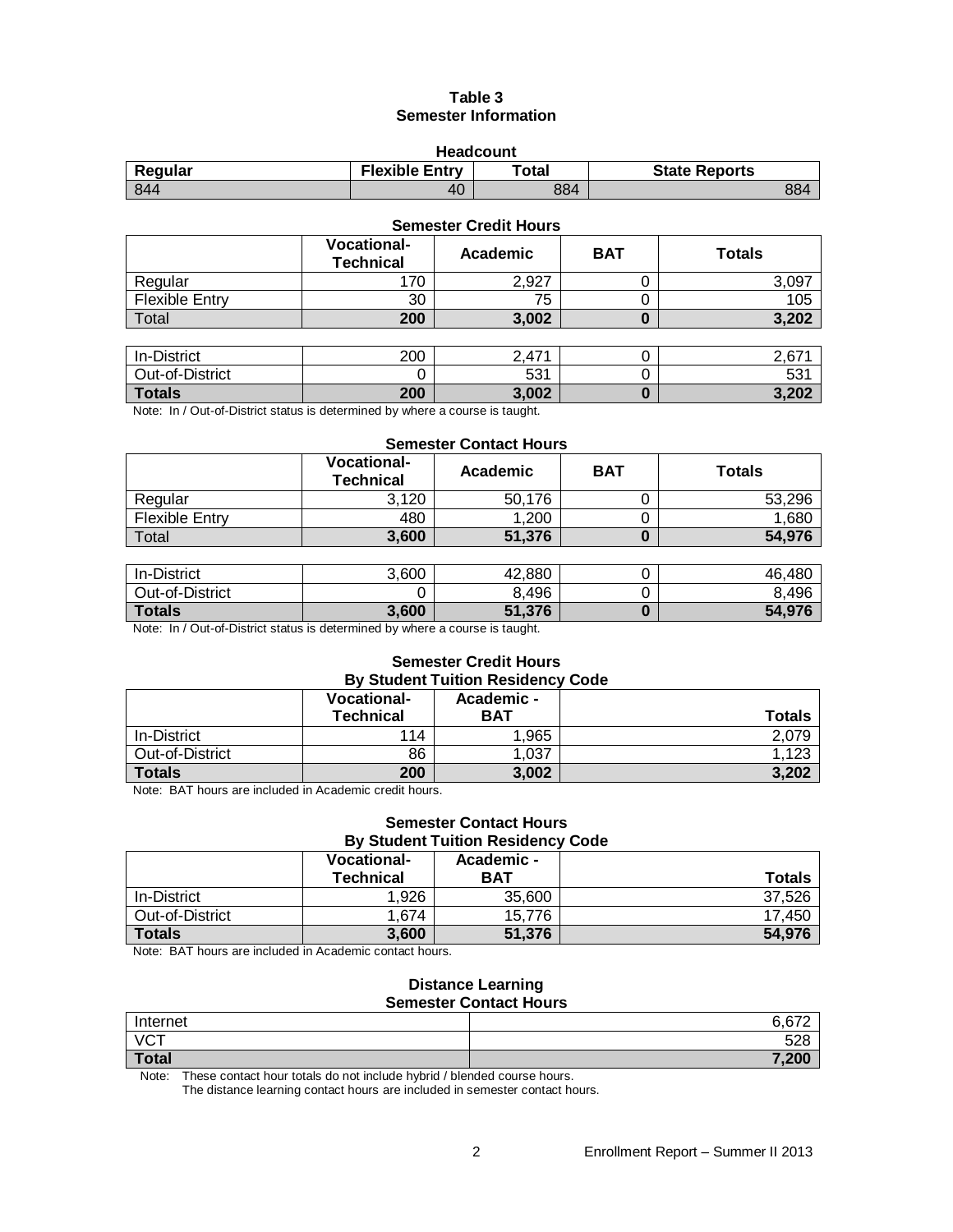### **Table 3 Semester Information Contact hours** *NOT* **funded**

| Developmental Hours               |     |
|-----------------------------------|-----|
| Academic Hours (Three-peat rule)  | 384 |
| Technical Hours (Three-peat rule) | 80  |
| Total                             |     |

| <b>Enrollment by Level / Classification</b> |      |               |       |       |  |
|---------------------------------------------|------|---------------|-------|-------|--|
|                                             | Male | <b>Female</b> | Total | %     |  |
| Freshman: First Yr (less than 24 hours)     | 186  | 266           | 452   | 53.6  |  |
| Sophomore: Second Yr (24-59 hours)          | 116  | 199           | 315   | 37.3  |  |
| Unclassified (60 or more hours)             | 28   | 49            | 77    | 9.1   |  |
| Total                                       | 330  | 514           | 844   | 100.0 |  |

**Table 4**

# **Table 5**

# **Basis for Admissions for Student Body**

|                             | No. | %     |
|-----------------------------|-----|-------|
| <b>High School Graduate</b> | 50  | 5.9   |
| Individual Approval         | 189 | 22.4  |
| G.E.D.                      |     | 0.8   |
| <b>Former Student</b>       | 550 | 65.2  |
| College Transfer            | 48  | 5.7   |
| Total                       | 844 | 100 ር |

## **Table 6 Student Intention Why Students Attend Brazosport College**

| -- 20 -                          |     |       |  |
|----------------------------------|-----|-------|--|
|                                  | No. | %     |  |
| Earn a BAT Degree                |     | 0.0   |  |
| Earn an Associate's Degree       | 438 | 51.9  |  |
| Earn a Certificate               | 93  | 11.0  |  |
| <b>Earn Credits for Transfer</b> | 235 | 27.8  |  |
| Job Skills                       | ◠   | 0.2   |  |
| <b>Personal Enrichment</b>       | 4   | 0.5   |  |
| Did Not Respond                  | 72  | 8.5   |  |
| Total                            | 844 | 100.0 |  |

### **Table 7 First Time in College Enrollment**

| <b>THOL TIME IN OURGE LINOINGIN</b> |             |      |  |
|-------------------------------------|-------------|------|--|
|                                     | No.         | %    |  |
| Male                                | 28          | 40.O |  |
| Female                              | $4^{\circ}$ | ວອ.• |  |
| Total                               | 69          |      |  |

Note: FTIC excludes transfer students.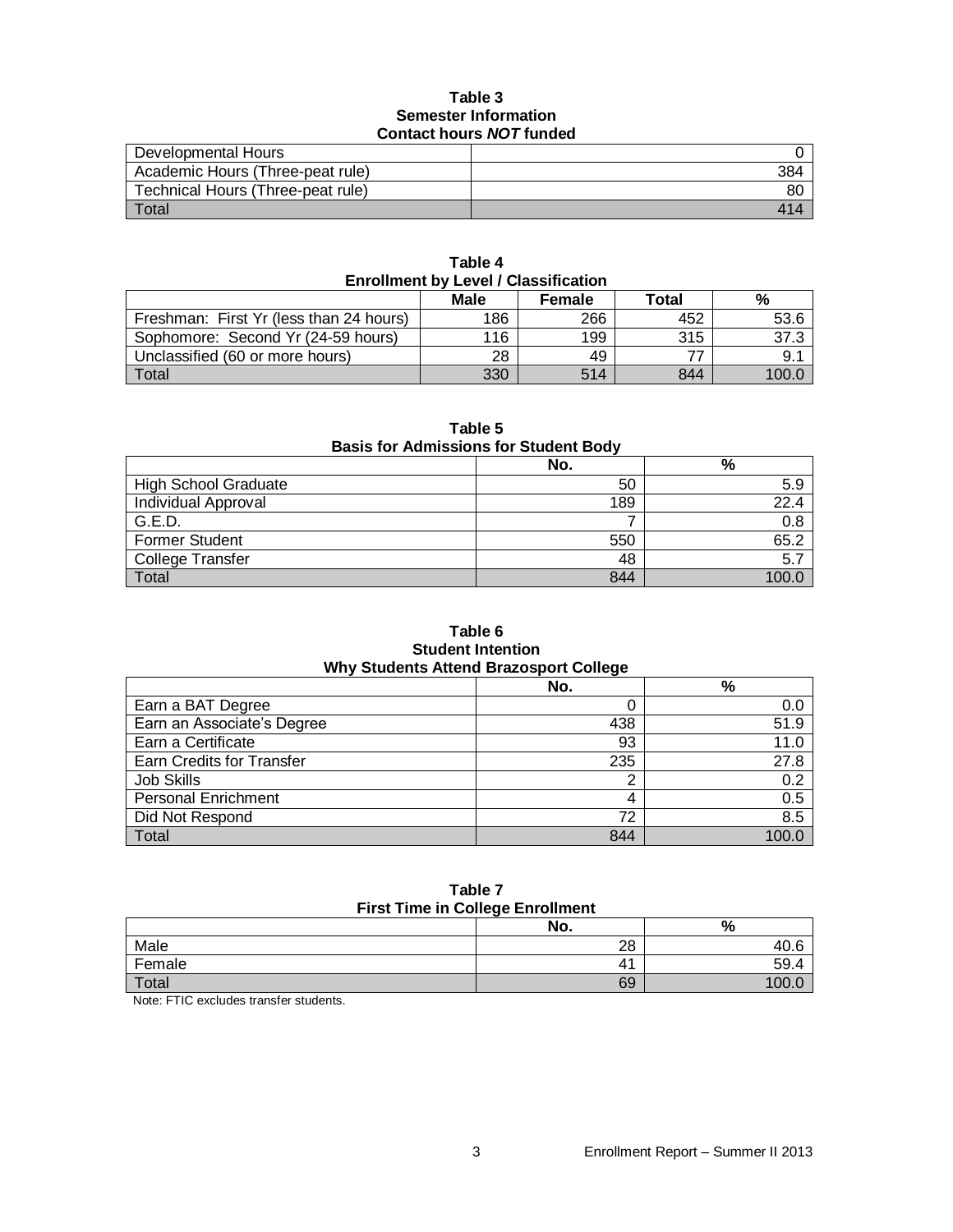## **Table 8A Student Residence Classification**

| oluudiil Rooluutiivo oluudiilvulleil |     |                |  |
|--------------------------------------|-----|----------------|--|
|                                      | No. | %              |  |
| In-District                          | 586 | 69.4           |  |
| Out-of-District                      | 249 | 29.5           |  |
| Out-of-State                         |     | 0.9            |  |
| Foreign                              |     |                |  |
| Total                                | 844 | $-100 \degree$ |  |

## **Table 8B Student Residence**

| <b>City</b>            | No. | $\%$  |
|------------------------|-----|-------|
| Angleton               | 117 | 13.9  |
| <b>Brazoria</b>        | 43  | 5.1   |
| Clute                  | 132 | 15.6  |
| Danbury                | 10  | 1.2   |
| Freeport               | 110 | 13.0  |
| Lake Jackson           | 349 | 41.4  |
| Sweeny                 | 19  | 2.3   |
| West Columbia          | 20  | 2.4   |
| <b>Other Residence</b> | 44  | 5.2   |
| Total Students         | 844 | 100.0 |

| Table 8C                                |  |
|-----------------------------------------|--|
| <b>Summary of Students by Residence</b> |  |

| <b>Residence</b>        | No.            | $\frac{9}{6}$ |
|-------------------------|----------------|---------------|
| <b>Brazoria County</b>  | 811            | 96.09%        |
| Fort Bend County        | 1              | .12%          |
| <b>Galveston County</b> | 6              | .71%          |
| <b>Harris County</b>    | 1              | .12%          |
| Matagorda County        | 14             | 1.66%         |
| <b>Travis County</b>    | 1              | .12%          |
| <b>Wharton County</b>   | 1              | .12%          |
|                         |                |               |
| Alabama                 | 1              | .12%          |
| California              | $\overline{2}$ | .24%          |
| Louisiana               | 1              | .12%          |
| Michigan                | 1              | .12%          |
| Missouri                | 1              | .12%          |
| Oregon                  | 1              | .12%          |
| Pennsylvania            | 1              | .12%          |
|                         |                |               |
| Mexico                  | 1              | .12%          |
| Total                   | 844            | 100%          |

Includes students that pay C & D coded tuition.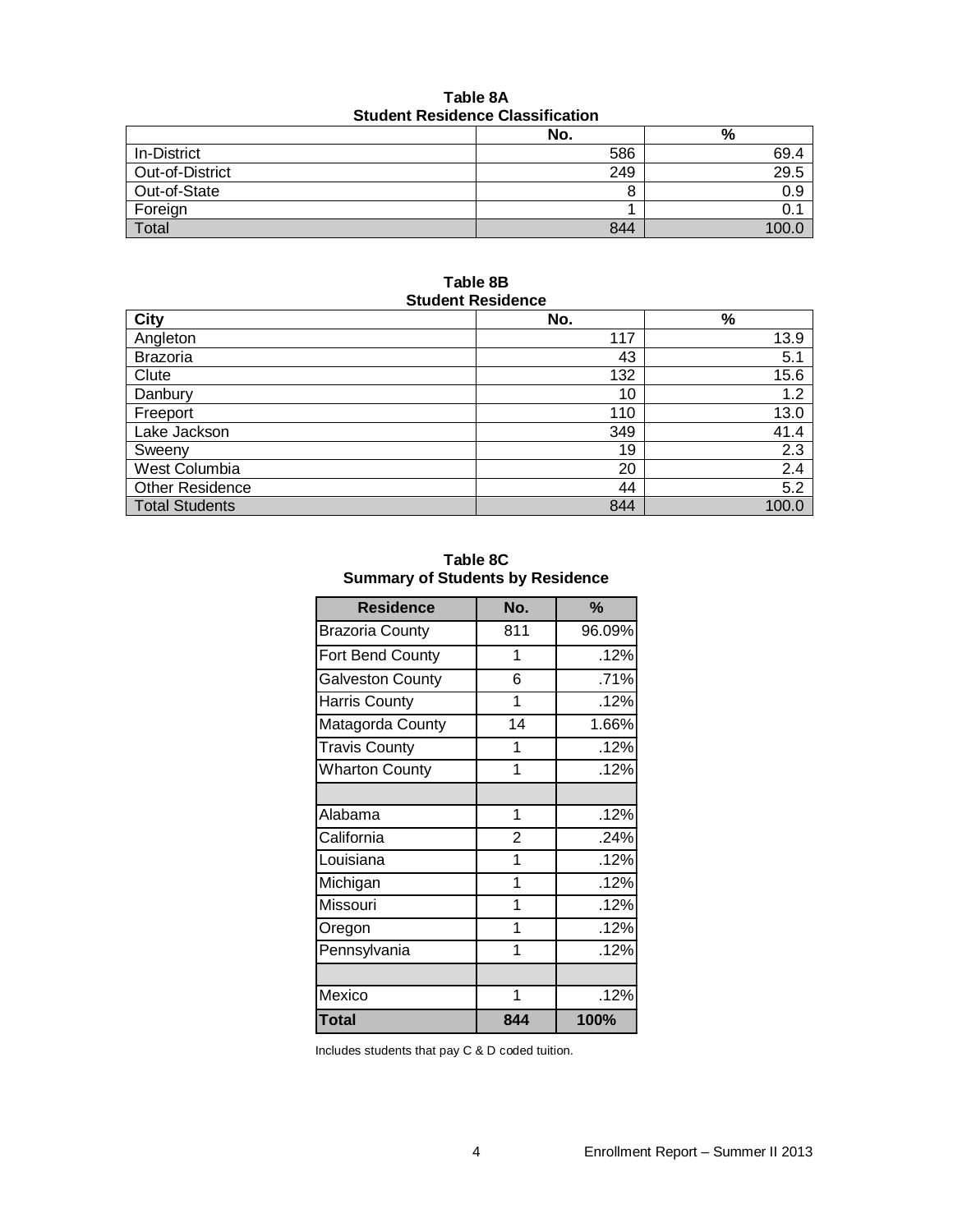| <b>HIGHL</b> OCHOOL ALLEHUEU       |     |       |  |
|------------------------------------|-----|-------|--|
| <b>School</b>                      | No. | %     |  |
| Angleton                           | 94  | 11.1  |  |
| <b>Brazosport</b>                  | 100 | 11.8  |  |
| <b>Brazosport Christian School</b> |     | 0.8   |  |
| Brazoswood                         | 371 | 44.0  |  |
| Columbia                           | 48  | 5.7   |  |
| Danbury                            | 6   | 0.7   |  |
| Sweeny                             | 31  | 3.7   |  |
| Other Schools                      | 119 | 14.1  |  |
| No School Assigned                 | 68  | 8.1   |  |
| <b>Total Students</b>              | 844 | 100.0 |  |

**Table 9 High School Attended**

**Table 10**

| <b>Ethnic Groups</b>             |     |       |  |  |
|----------------------------------|-----|-------|--|--|
| Race                             | No. | %     |  |  |
| White                            | 495 | 58.6  |  |  |
| <b>Black</b>                     | 51  | 6.0   |  |  |
| Hispanic                         | 271 | 32.1  |  |  |
| Asian                            | 15  | 1.8   |  |  |
| American Indian / Alaskan Native | 4   | 0.5   |  |  |
| Non-Resident Alien               | 0   | 0.0   |  |  |
| Native Hawaiian / Other Pacific  | 0   | 0.0   |  |  |
| Islander                         |     |       |  |  |
| Race Unknown                     | 8   | 0.9   |  |  |
| Total                            | 844 | 100.0 |  |  |

# **Table 11 Age Distribution of BC Students**

| - - 0                 |     |       |
|-----------------------|-----|-------|
| Age                   | No. | %     |
| Under 18              | 282 | 33.4  |
| 18-21                 | 288 | 34.1  |
| 22-25                 | 95  | 11.3  |
| 26-29                 | 57  | 6.8   |
| 30-37                 | 80  | 9.5   |
| 38 and above          | 42  | 5.0   |
| Total                 | 844 | 100.0 |
| $-210$<br>Avorogo Ago |     |       |

Average Age = 21.9 Median Age  $= 19.0$ 

#### **Table 12 New / Former Students**

| 11011110101101011001100 |     |      |  |  |
|-------------------------|-----|------|--|--|
|                         | No. | %    |  |  |
| <b>Former Students</b>  | 762 | 90.3 |  |  |
| New Students*           | 82  |      |  |  |
| <b>Total</b>            | 844 |      |  |  |

Note: \*Indicates students new to Brazosport College--includes transfer students.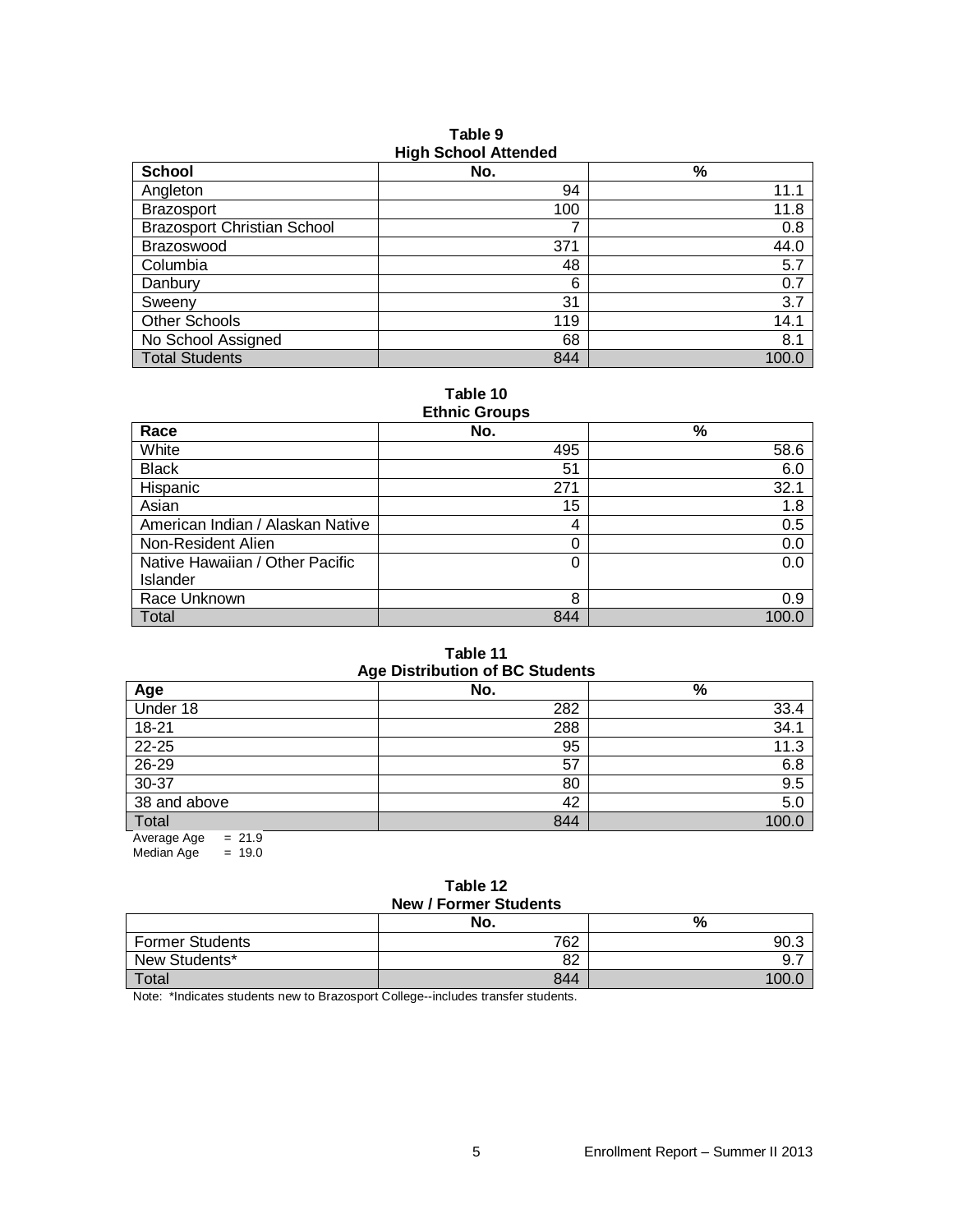# **Table 13 First Generation Students**

|                                 | No. | %    |  |  |
|---------------------------------|-----|------|--|--|
| <b>First Generation Student</b> | 399 | 47.J |  |  |
| Not First Generation Student    | 245 | 39.0 |  |  |
| No response in mother's or      | 200 | 23.7 |  |  |
| father's education level        |     |      |  |  |
| Total                           | 844 |      |  |  |

Note: First generation students include only new students.

A first generation student is defined by both parents' education level below a Baccalaureate Degree.

# **Table 14 Majors by Full / Part-Time**

#### **Academic**

|       | No. | $\Omega$<br>70  |
|-------|-----|-----------------|
| Full  | 65  | ۷υ.             |
| Part  | 216 | 76.9            |
| Total | 281 | 10 <sup>c</sup> |

#### **Vocational - Technical**

|       | No. | %     |
|-------|-----|-------|
| Full  | 14  | Y.U   |
| Part  | 142 | ں. ا  |
| Total | 156 | 100.0 |

### **Undecided – Academic**

|       | No. | %     |
|-------|-----|-------|
| Full  |     | 19.6  |
| Part  | 315 | 80.4  |
| Total | 392 | 100.C |

Note: The large number of part-time Undecided – Academic majors is due to concurrent / dual credit students.

## **Bachelor's in Applied Technology**

|                    | No. | --<br>$\Omega$<br>70 |
|--------------------|-----|----------------------|
| Full               |     | 26.7                 |
| Part               |     | 73.3                 |
| Total              | 15  | 100.0                |
| <b>Grand Total</b> | 844 | 100.0                |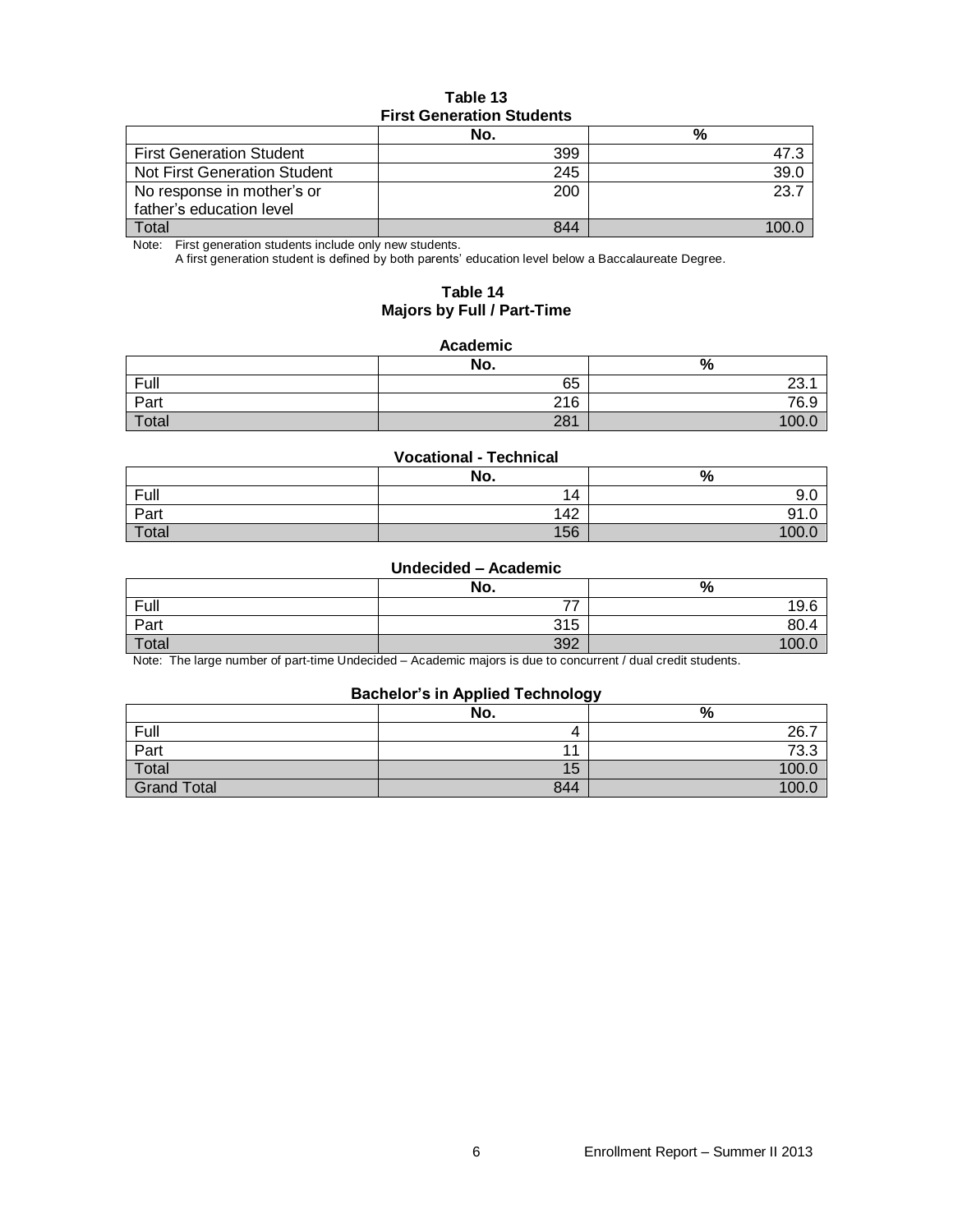## **Table 15A & 15B Enrollment by Department**

|              |                                 |                                 | Technical & Academic Programs<br><b>Contact</b> |             |                  |             |
|--------------|---------------------------------|---------------------------------|-------------------------------------------------|-------------|------------------|-------------|
|              | <b>Total</b><br><b>Students</b> | <b>Semester</b><br><b>Hours</b> | <b>Hours</b><br>Lec/Lab                         |             | <b>Practicum</b> | <b>FTSE</b> |
|              |                                 |                                 |                                                 | Co-op       |                  |             |
| <b>ACCT</b>  | 20                              | 40                              | 640                                             |             |                  | 8.00        |
| <b>BIOL</b>  | 112                             | 224                             | 5,376                                           |             |                  | 44.80       |
| <b>CHEM</b>  | 24                              | 48                              | 1,152                                           |             |                  | 9.60        |
| <b>CTEC</b>  | 15                              | 30                              | 480                                             |             |                  | 6.00        |
| <b>DRAM</b>  | 7                               | 8                               | 416                                             |             |                  | 1.60        |
| <b>ECON</b>  | 25                              | 75                              | 1,200                                           |             |                  | 15.00       |
| <b>ENGL</b>  | 180                             | 530                             | 8,560                                           |             |                  | 106.00      |
| <b>ENVR</b>  | 26                              | 52                              | 1,248                                           |             |                  | 10.40       |
| <b>GEOG</b>  | 13                              | 39                              | 624                                             |             |                  | 7.80        |
| <b>GOVT</b>  | 138                             | 414                             | 6,624                                           |             |                  | 82.80       |
| <b>HIST</b>  | 126                             | 378                             | 6,048                                           |             |                  | 75.60       |
| <b>INTC</b>  | 35                              | 70                              | 1,280                                           |             |                  | 14.00       |
| <b>MATH</b>  | 59                              | 155                             | 2,656                                           |             |                  | 31.00       |
| <b>MCHN</b>  | 28                              | 42                              | 896                                             |             |                  | 8.40        |
| <b>MUSI</b>  | 20                              | 60                              | 960                                             |             |                  | 12.00       |
| <b>PSYC</b>  | 159                             | 477                             | 7,632                                           |             |                  | 95.40       |
| <b>RNSG</b>  | 27                              | 54                              | 864                                             |             |                  | 10.80       |
| SOCI         | 31                              | 93                              | 1,488                                           |             |                  | 18.60       |
| <b>SPAN</b>  | 30 <sup>°</sup>                 | 64                              | 1,232                                           |             |                  | 12.80       |
| <b>SPCH</b>  | 96                              | 288                             | 4,608                                           |             |                  | 57.60       |
| <b>Total</b> | 1,171                           | 3,141                           | 53,984                                          | $\mathbf 0$ | $\bf{0}$         |             |

# **Technical & Academic Programs**

Note: Enrollment may be duplicated.

FTSE = summer semester hours divided by 5.

| Table 15C                                     |
|-----------------------------------------------|
| <b>Enrollment by Undecided Academic Major</b> |

| <b>Hegis Code</b> | <b>Major</b>           | <b>Students</b> |
|-------------------|------------------------|-----------------|
| 6950              | L Undecided – Academic | 392             |